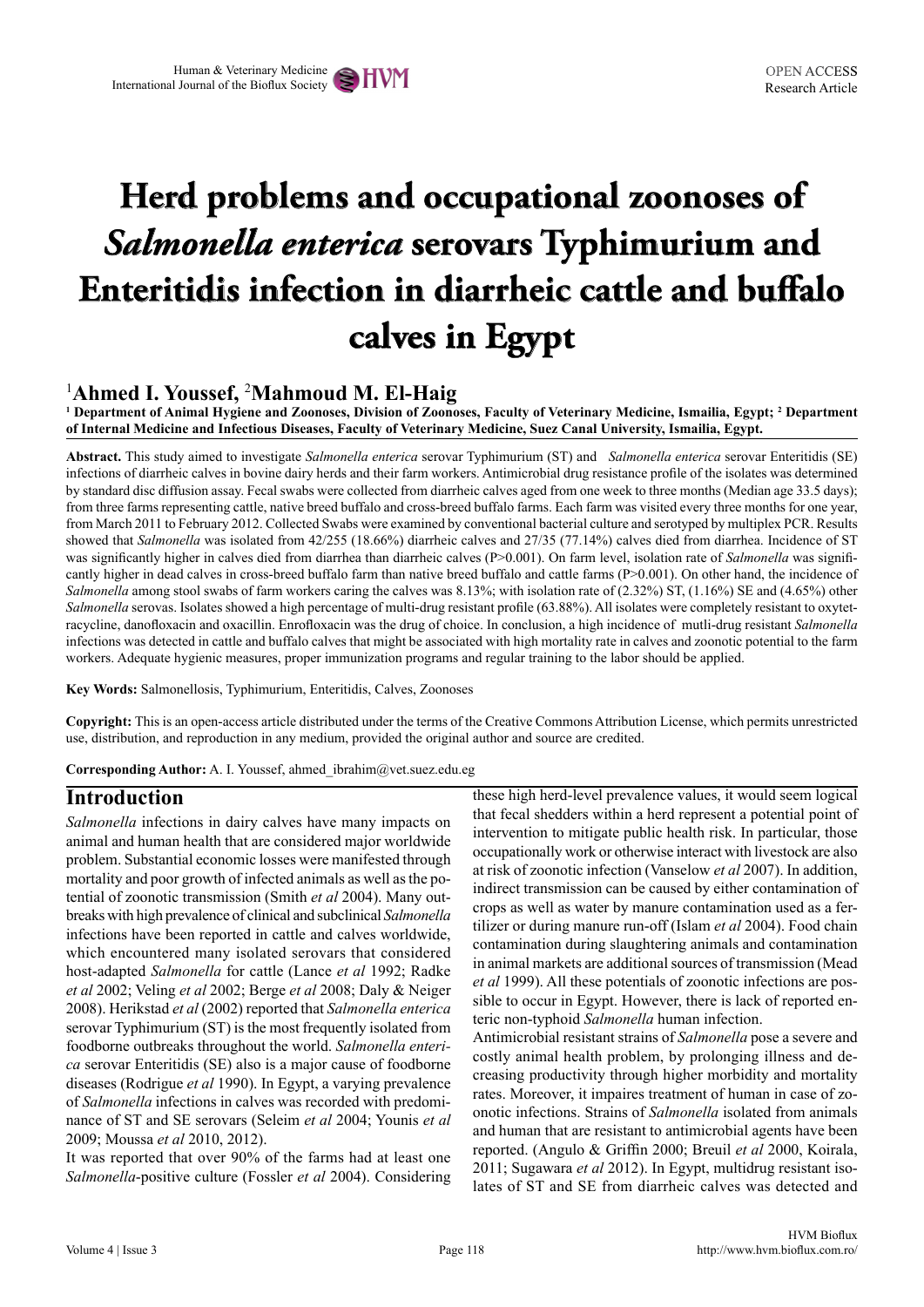molecular basis of drug resistance of these isolates were identified (Ahmed *et al* 2009).

Generally, buffalo species are genetically divided into the Egyptian, Greek and Italian phenotypes (Moioli *et al* 2001). The buffalo in Egypt belongs to one phenotype (Hassanane *et al* 2000). The buffalo population in Egypt was estimated to account about three million head, slightly higher in numbers than cattle and; over 90% of the population are reared in small herds (1–3 animals) (Nigm 1992). Recently, many farms started to cross breed the Egyptian native buffalo with Italian breed; the new cross-breed differs in its immunity to diseases. However, little systematic work has been done to obviate the impact of *Salmonella* in diarrheic cattle and buffalo calves including the cross-breeds buffalo in Egypt.

*Salmonella* is detected and identified by standard bacteriological, biochemical and serological tests. These tests are generally time-consuming, tedious and costly as they require hundreds of antisera as well as well-trained technicians (Echeita *et al* 2002). However, multiplex PCR provides a specific method and superior ability to detect *Salmonella enterica* serovars in the presence of other bacteria simultaneously (Moussa *et al*  2012). Therefore, in the current study multiplex PCR was used for identification of ST and SE.

The overall objective of this study was to investigate ST and SE infection of diarrheic calves in different bovine dairy herds and to identify its occupational associated infections and to determine the antibiotic sensitivity pattern of the isolates.

## **Material and methods**

## **Study populations and Herd problems**

In this study, three dairy farms were included and identified as A, B and C. Farm A was Holstein-Friesian cattle, farm B was native breed buffalo, and farm C was cross- breed native and Italian breed buffalo. The total number of animals in the three farms was 4050; the number of calves was 800. Fecal swabs were collected from diarrheic calves aged from one week to three months (Median age 33.5 days); each farm was examined once every three months for one year (March 2011 to February 2012). The three farms administered scour guard 3 to the pregnant cows; anti-parasitic drugs were regularly administered. Clinical and necropsic examination of calves died from severe diarrhea were carried out.

#### **Sample collection**

A total of 255 fecal swabs from diarrheic calves and 57 swabs from intestinal content and gall bladder of calves died from diarrhea were collected. In addition, 84 stool swabs were also collected and examined for *Salmonella* from 24 farm workers, especially those suffering from gastric upset, with fever and diarrhea. Specimens were transported to the laboratory in ice box with minimum delay.

#### *Salmonella* **isolation and identification**

Samples were cultured and identified according to Edward and Ewing (1972). 10 ml of buffered peptone water was added to the swabs followed by incubation at 37°C for 18 h. 0.1 ml of each incubated swab was added to 10 ml of Rappaport-Vassiliadis broth and incubated for 24 h. Following incubation, samples were plated on both *Salmonella* – *Shigella* and xylose lysine desoxycholate agar for 24-48 h. Suspected *Salmonella* spp., based on colony morphology on the selective media, was identified by standard metabolic and biochemical procedures using Triple Sugar Iron Agar (TSI), Urea agar (Christensen), L-lysine decarboxylase, b-galactosidase (ONPG), Voges Proskauer and Indole tests were performed.

#### **Multiplex PCR for identification of ST and SE serovars**

*Salmonella* isolates were serotyped as ST and SE using multiplex PCR. Three sets of primers were used in multiplex PCR for identification of *Salmonella* spp., ST and SE as described previously by Alvarez *et al* (2004).

Bacterial DNA was extracted from cultured broth by centrifugation at 4°C at 3,000 x g for 10 min. The pellet was washed twice with phosphate-buffered saline and the cells were re-suspended in 800 µl of sterile distilled water and boiled for 10 min. The resulting solution was centrifuged at 3,000 x g for 10 min and the supernatant was used as the DNA template. Amplification reactions were carried out with 5 µl of boiled bacterial suspensions, 5 µl of 5X Taq Master Mix / high yield (Jena Bioscience, GMBH, Germany) and two pairs of each primer 50 pmol. Distilled water was added to bring the final volume to 25 µl. The PCR reaction products were subjected to electrophoresis in a 1.5% agarose gel, stained with ethidium bromide and visualized and photographed under UV light. PCR protocol consisted of an initial denaturation step for 2 min at 95°C, followed by 30 cycles, with 1 cycle for 1 min at 95°C, 1 min at 57°C, and 1 min at 72°C, and a final elongation step for 5 min at 72°C. In each PCR run, a non-template control was included to detect possible external DNA contamination and control positive were used for confirmation.

## **Antibiotic sensitivity**

Eighteen human and animal *Salmonella* isolates were selected and tested for antibiotic sensitivity using a Kirby- Bauer standard disk diffusion assay in Mueller-Hinton agar. Strains were screened for antibio-resistance using the following antibiotic discs (Bioanalyse): cefotaxime, ciprofloxacin, enrofloxacin, gentamicin, colistin, oxytetracycline, danofloxacin, amoxicillin, oxacillin, erythromycin, sulphamethoxazole-trimetoprim and neomycin. Concentrations were shown in Table 1. Results were recorded according to the zone-size and interpreted in accordance with the criteria of the Clinical and Laboratory Standards Institute 2006 (CLSI).

## **Statistical analysis**

The significance of differences of *Salmonella* isolation rates and distribution of serovars among diarrheic and died calves were determined using a Chi- square contingency with Fisher's exact test. Statics were computed using GraphPad Prism (Version 5) software. P value of <0.005 was considered statistically significant.

## **Results**

## **Clinical and Necrospy examination findings**

By clinical examination, diarrheic calves suffered from profuse watery mucoid and/or bloody diarrhea, fever lasting one to seven days, anorexia, dehydration and evidence of endotoxemia. The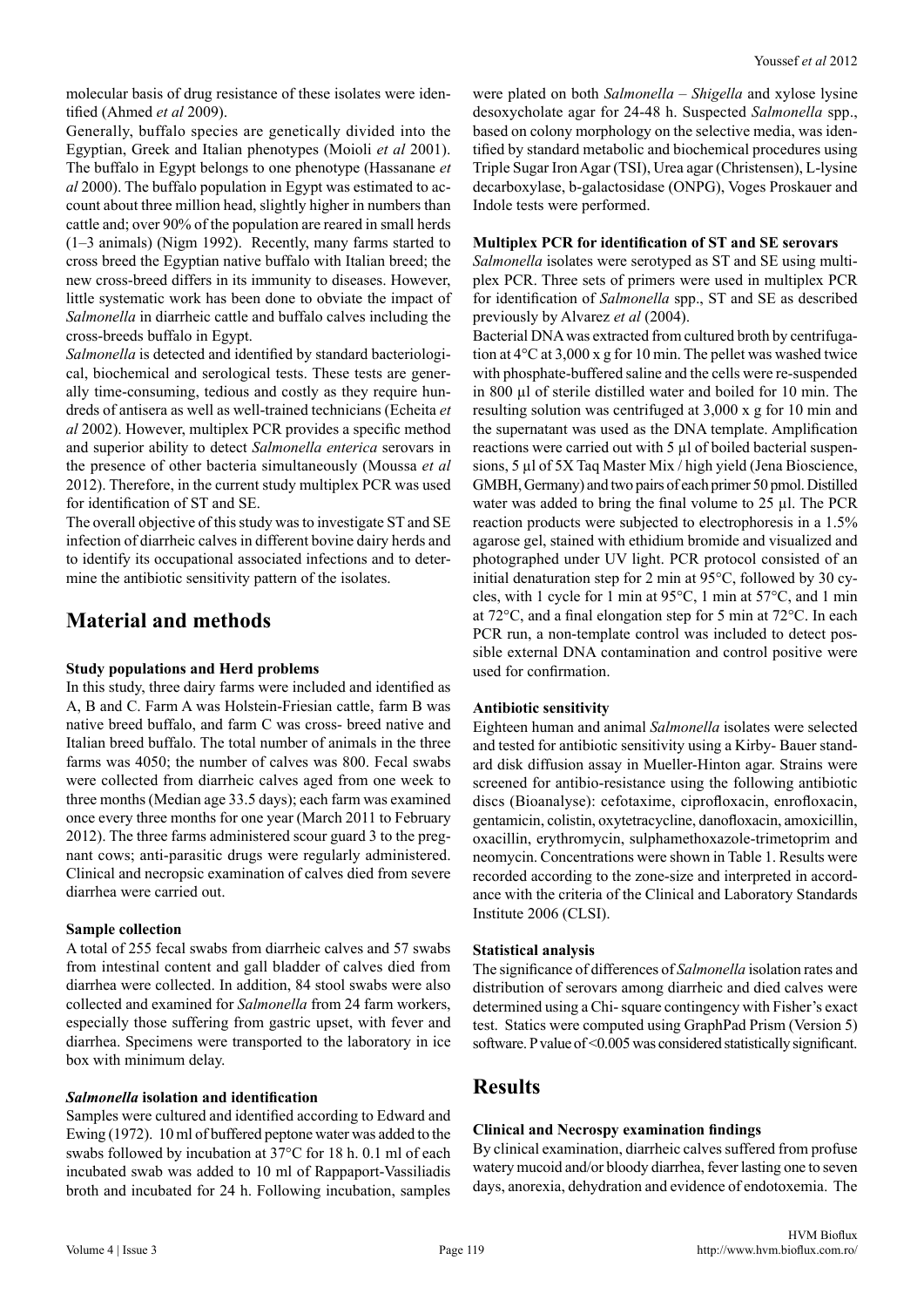total mortality rate in the examined calves was 18.96% that was highest in farm B (25.71%), followed by farm C (20%) and farm A (6.15%). The necropsy findings of calves died by diarrhea showed intestine gas accumulation, inflammation with bluish coloration; mesentery lymph nodes were enlarged and congested. The most prominent post-mortem finding was enlargement of gall bladder (double or more the normal size).

Table 1. Antibiotic sensitivity of 18 *Salmonella* isolates to 12 antibiotics

|                                                          | <b>Sensitivity pattern</b>       |                         |                     |
|----------------------------------------------------------|----------------------------------|-------------------------|---------------------|
| Antibiotics, disc<br>concentration                       | <b>Resistant</b>                 | Moderate<br>sensitivity | High<br>sensitivity |
| Cefotaxime (CTX) 30 mcg 5 (27.78%) 6 (33.33%) 7 (38.89%) |                                  |                         |                     |
| Ciprofloxacin (CIP) 5mcg                                 | $9(50\%)$                        | $7(38.89\%)$ 2 (11.11%) |                     |
| <b>Enrofloxacin (ENR) 5mcg</b>                           | $\theta$                         | 5(27.78%)               | 13<br>$(72.22\%)$   |
| <b>Gentamycin (CN) 10 mcg</b> 11 (61.11%) 6 (33.33%)     |                                  |                         | $1(5.55\%)$         |
| Colistin sulphate (CT) 10<br>mcg                         | 10 (55.55%) 7 (38.89%) 1 (5.56%) |                         |                     |
| Oxytetracycline (T) 30 mcg                               | $18(100\%)$                      | $\theta$                | $\theta$            |
| Danofloxacin (DA) 5 mcg                                  | $18(100\%)$                      | $\boldsymbol{0}$        | $\theta$            |
| Amoxacillin (AM) 10 mcg 10 (55.56%) 6 (33.33%) 2(11.11%) |                                  |                         |                     |
| Oxacillin (OX) 1 mcg                                     | $18(100\%)$                      | 0                       | $\theta$            |
| Erythromycin (E)                                         | 16 (88.89%) 2 (11.11%)           |                         | $\mathbf{0}$        |
| Sulphamethoxazole-<br>trimetoprim (CXT)<br>23.75/1.25ug  | 13 (72.22%) 5 (27.78%)           |                         | $\theta$            |
| Neomycin (N) 30mcg                                       | $10(55.55\%)$ 8 (44.45%)         |                         | $\theta$            |
| Total $=216$                                             | 138 (3.88%)                      | 52<br>$(24.07\%)$       | 26<br>$(12.03\%)$   |

#### **Total prevalence of** *Salmonella* **and serovar distribution**

As shown in Table 2, *Salmonella* was isolated from 42 of 255 (18.66%) fecal swabs of diarrheic calves. However, *Salmonella* was isolated from 27 (77.14%) of 35 swabs collected from calves died after severe diarrhea. Among diarrheic calves, isolation rate of ST was significantly higher than isolation rate of SE and other types of *Salmonella* serovars (P<0.001). However, among calves died from diarrhea, isolation rate of ST (48.57%) was significantly higher than isolation rate of SE (11.42%) and other *Salmonella* serovars (17.14%) (P < 0.001).

#### **Total incidence and serovars distribution of** *Salmonella* **isolates in farms**

The incidences of *Salmonella* among diarrheic calves were 8.42%, 19.23% and 27.88% for farm A, B and C respectively. There were no significant differences of isolation rates of *Salmonella* from diarrheic calves among the three farms (P<0.1). Relative proportion rates of ST were 62.5%, 60% and 58.62% in farm A, B and C, respectively. However, isolation rate of SE was

12.50%, 20%, and 17.74%, in the respective farms. Among the calves died of diarrhea, the incidence of *Salmonella* was significantly higher in farm C than farms A and B (P<0.001) (Table 3).

Table 2. Total incidence of serovars distributions of *Salmonella* isolates among diarrheic and died calves

|                            | Total<br>incidence | ST                      | SE         | Other<br><b>Salmonella</b><br>spp. serovars |
|----------------------------|--------------------|-------------------------|------------|---------------------------------------------|
|                            | No $(\% )$         | No $(\% )$              | No $(\% )$ | No $(\% )$                                  |
| <b>Diarrheic</b><br>calves | 42<br>$(18.66\%)$  | $25(11.11\%)$ 7 (3.11%) |            | 9(4%)                                       |
| $No = 255$                 |                    |                         |            |                                             |
| <b>Dead calves</b>         | 27                 |                         |            |                                             |
| $No=27$                    | (77.14%)           | 17 (48.57%) 4 (11.42%)  |            | $6(17.14\%)$                                |

Table 3. Incidence and serovars distributions of *Salmonella* isolates among diarrheic and died calves in different farms

| <b>Calves</b>              | Farm         | <b>Isolation</b><br>rates                   | SТ                                                                    | SE         | Other<br>Salmonella<br>serovars |
|----------------------------|--------------|---------------------------------------------|-----------------------------------------------------------------------|------------|---------------------------------|
| <b>Specimens</b>           |              |                                             | No $(\% )$                                                            | No $(\% )$ | No $(\% )$                      |
| <b>Diarrheic</b><br>calves | A            | $8/95$ $(8.42\%)$ 5 $(62.5\%)$ 1 $(12.5\%)$ |                                                                       |            | 2(25%)                          |
|                            | В            | 5/26<br>(19.23%)                            | $3(60\%)$                                                             | $1(20\%)$  | $1(20\%)$                       |
|                            | $\mathsf{C}$ | 29/104<br>$(27.88\%)$                       | 17<br>$\begin{array}{cc} 17 & 5 \\ (58.62\%) & (17.74\%) \end{array}$ |            | 6(20.68%)                       |
| Dead<br>calves             | A            | 7/10 (70%) 4 (57.14%) $\frac{1}{(14.28\%)}$ |                                                                       |            | 2(28.57%)                       |
|                            | B            | 5/7(71.42%)                                 | $3(60\%)$                                                             | $1(20\%)$  | 1(20%)                          |
|                            | C            | 15/18                                       | 10<br>$(83.33\%)$ $(66.66\%)$ $(13.33\%)$                             | 2          | 3(20%)                          |

#### *Salmonella* **infections in farm workers**

Of 86 stool swabs of farm workers, 7 (8.13%) were positive to *Salmonella*. On the other hand, the detection rates of serovars were 2.32% ST, 1.16% SE and 4.65% other *Salmonella* spp. serovars (Table 4).

Table 4. Incidence and serovars distribution *Salmonella* isolates from stool swabs of farm workers

| <b>Total incidence</b> | SТ                            | <b>SE</b>                     | Other Salmonella spp.<br>serovars |
|------------------------|-------------------------------|-------------------------------|-----------------------------------|
| No $(\% )$             | No $\left(\frac{9}{6}\right)$ | No $\left(\frac{9}{6}\right)$ | No $\left(\frac{9}{6}\right)$     |
| $7/86$ (8.13%)         | 2/86<br>$(2.32\%)$            | 1/86<br>$(1.16\%)$            | $4/86$ (4.65%)                    |

#### **Antibiotic resistance**

Results showed that the isolates were resistant to 138 of 216 antibiotic discs (63.88%) and was moderately sensitive to 52  $(24.07\%)$ , and highly sensitive to 26  $(12.03\%)$  discs. All isolates were resistant to oxytetracycline, danofloxacin and oxacillin antibiotics. A high resistance of isolates was shown to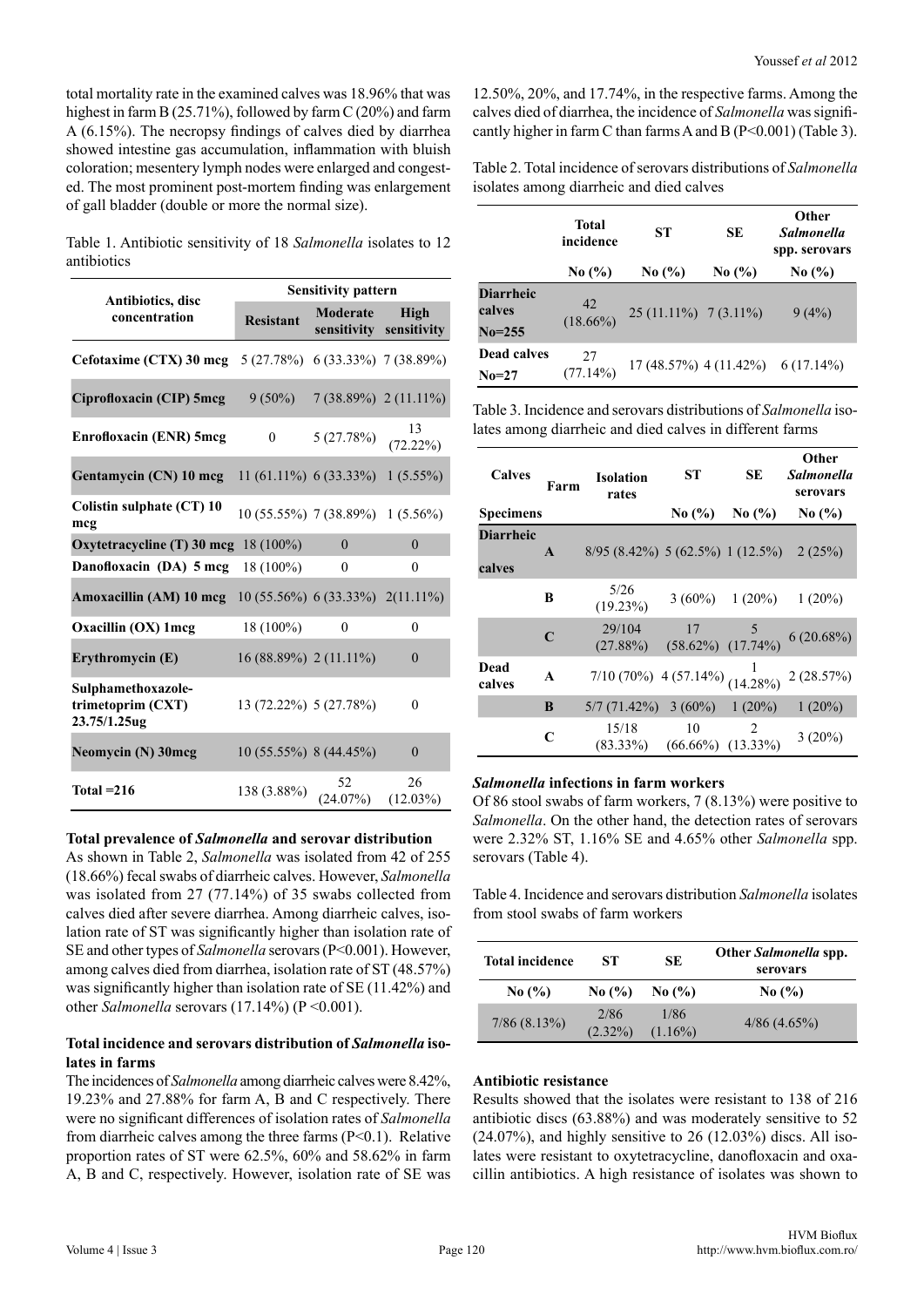sulphamethoxazole-trimetoprim, neomycin and erythromycin; and moderate to high sensitivity of isolates to cefotaxime, ciprofloxacin, amoxacillin, colistin and gentamycin respectively. Isolates were highly sensitive to enrofloxacin which considered the drug of choice (Table 1). Moreover, three Typhimurium strains were resistant to all antibiotic discs used.

## **Discussion**

Neonatal calf diarrhea remains an important cause of morbidity and mortality in young calves of dairy herds in Egypt. In the current study, the total incidence of *Salmonella* in diarrheic dairy calves of median age 32.5 days was nearly similar to the findings of Seleim *et al* (2004) (17.5%) and higher than that reported by Younis *et al* (2009) (4.09%). In contrary, isolation rate of *Salmonella* was much lower than that reported by Moussa *et al*  (2010) (43.53%). Varying incidences of Salmonellosis in calves were recorded in African countries; the incidence of *Salmonella* spp. in diarrheic and non-diarrheic calves in Mozambique was 2% (Acha *et al* 2004). In Algeria, Akam *et al* (2004) reported that the incidence of *Salmonella* infection in calves at the end of the first month was 66.6%. Differences of the incidence rates of *Salmonella* in diarrheic calves than the previous reports in Egypt could be explained in the light of species and geographical locations and hygienic measures, these factors significantly influence the prevalence of *Salmonella* infections in calves (Snodgrass *et al* 1986; Younis *et al* 2009). In addition, this study focused on diarrheic calves at the age that calves were highly susceptible to *Salmonella* infections (Akam *et al* 2004).

Several enteropathogens were recovered from neonatal calf with diarrhea; including viral, bacterial and parasitic agents (Snodgrass *et al* 1986). In all the studied herds, the pregnant dams vaccinated with Scour Guard 3 that was reported to provoke a significant immunization against enterotoxogenic Escherichia coli and other most frequent viral agents causing diarrhea to the newborn calves (Younis *et al* 2009). However, the lack of administration of any type of immunization to salmonellosis in the examined farms could be considered the main etiologic agent of diarrhea in calves of dairy herds with public health concern. Thus, *Salmonella* bacterins available commercially should be used in preventative and control measures.

The frequencies of *Salmonella* serovars isolation vary from one location to the other due to different managemental and hygienic regimes as well as geographical, environmental and individual differences (Ritchie *et al* 2001; Veling *et al* 2002). The predominance of ST and SE serovars among diarrheic young calves detected in this study was supported by many previous reports in Egypt (Seleim *et al* 2004; Younis *et al* 2009; Moussa *et al* 2010). In addition, this finding substantiates the reports from the other countries (Murray 1994; Smith-Palmer *et al* 2003). Moreover, the high predominance of ST and SE serovars isolated from calves died from diarrhea and also from their human contacts indicates that these serovars are circulating in animal husbandry in Egypt with potential foodborne infections.

In this study, the isolation rate of *Salmonella* was significantly higher in cross-breed buffalo calves than native breed buffalo and cattle calves  $(P<0.001)$ . This finding indicates that the cross-breed buffalo calves were more susceptible to *salmonella* infection. Therefore, regular epidemiological investigations and regular immunization of cross-breed to Salmonellosis are important for preventation and control of salmonellosis in dairy farms. In Egypt, buffalo calves are preferred than cattle calves for slaughtering at young ages (1-2 months) for providing veal meat. From public health prospective, slaughtering newborn calves subclinically infected by *Salmonella* could be a source of contamination of veal meat and poses a risk of foodborne salmonellosis (Vanselow *et al* 2007).

 In the present study, the high incidence of salmonellosis detected among calves died after diarrhea and severe dehydration, coupled with isolation of *Salmonella* from gall bladder indicate that *Salmonella* was a virulent pathogen to calves, and might be related to high mortality rate recorded in the studied farms. Moreover, ST was prevalent among calves died from diarrhea (P<0.001), indicating higher virulence of ST than the other serovars of *Salmonella*.

Salmonellosis on a farm is a potential zoonotic risk to farm workers and their families (Vanselow *et al* 2007). The organism spreads easily between operations, likely via manure contaminated clothing and footwear. In the present study, isolation of *Salmonella* including ST and SE serovars from workers caring calves was consistent with previous reports (Lyons *et al* 1980; Vanselow *et al* 2007). Therefore, precautions and awareness programs should be adopted with focusing on animal contacts. The emergence of antibiotic-resistant bacteria has become an increasing global problem in both human and veterinary medicine (Busani *et al* 2004). Antimicrobial sensitivity pattern of *Salmonella* isolates in our study was nearly similar to previously recorded results for the same serovars by Ahmed *et al* (2009). Numerous resistance genes encoding these resistances were identified among *Salmonella* isolates from Egypt (Ahmed *et al*, 2009; Ahmed & Shimamoto, 2012).

# **Conclusion**

A high incidence of multi-drug resistant *Salmonella* infections in cattle and buffalo calves might be associated mortalities in calves and zoonotic potentials. ST was the most common serovar among animal and human isolates. Adequate hygienic measures, proper immunization programs and regular training to the labor should be applied in dairy farms.

# **Acknowledgments**

We would like to thank Dr/Ahmed El-Sayed and Dr/Ahmed Mandour, Department of Internal Medicine and Infectious diseases, Suez Canal University, Egypt, for assistance in clinical and post-mortem examinations and samples collection.

## **References**

- Acha, S. J., Kuhn I., Jonsson P., Mbazima G., Katouli M. Mollby R., 2004. Studies on calf diarrhoea in Mozambique: prevalence of bacterial pathogens. Acta Vet Scand 45:27-36.
- Ahmed, A. M. and Shimamoto T., 2012. Genetic analysis of multiple antimicrobial resistance in *Salmonella* isolated from diseased broilers in Egypt. Microbiol Immunol 56:254-261.
- Ahmed, A. M., Younis E. E., Ishida Y., Shimamoto T., 2009. Genetic basis of multidrug resistance in *Salmonella enterica* serovars Enteritidis and Typhimurium isolated from diarrheic calves in Egypt. Acta Trop 111:144-149.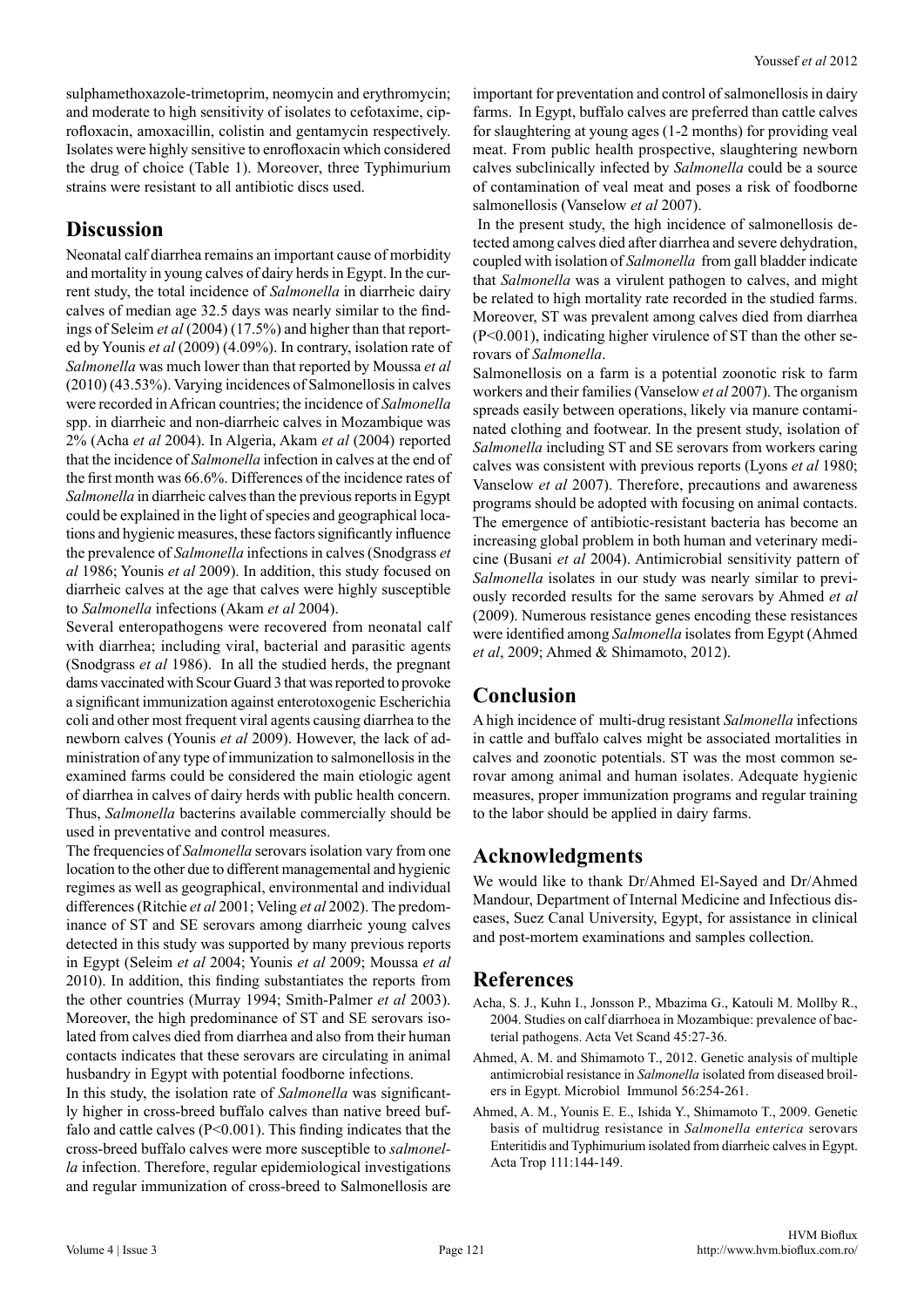- Akam, A., Khelef D., Kaidi R., Othmani A., Lafri M., Tali-Maamar H., Rahal K., Tahrat N., Chirila F., Cozma V., Abdul-Hussain M. S., 2004. Frequency of Cryptosporidium parvum, Escherichia coli K99 and *Salmonella* spp. isolated from healthy and unhealthy calves in six breeding farms from Mitidja, Algeria (Preliminary results). Revista Scientia Parasitologica 5:13-21.
- Alvarez, J., Sota M., Vivanco A. B., Perales I., Cisterna R., Rementeria A., Garaizar J., 2004. Development of a multiplex PCR technique for detection and epidemiological typing of *Salmonella* in human clinical samples. J Clin Microbiol 42:1734-1738.
- Angulo, F. J., Griffin P. M., 2000. Changes in antimicrobial resistance in *Salmonella enterica* serovar typhimurium. Emerg Infect Dis 6: 436-438.
- Berge, A. C., Thornburg E., Adaska J. M., Moeller R. B., Blanchard P. C., 2008. Antimicrobial resistance in *Salmonella enterica* subspecies enterica serovar Dublin from dairy source calves in the central San Joaquin Valley, California (1998-2002). J Vet Diagn Invest 20:497-500.
- Breuil, J., Brisabois A., Casin I., Armand-Lefevre L., Fremy S., Collatz E., 2000. Antibiotic resistance in *Salmonella* isolated from humans and animals in France: comparative data from 1994 and 1997. J Antimicrob Chemother 46:965-971.
- Busani, L., Graziani C., Battisti A., Franco A., Ricci A., Vio D., etr al, 2004. Antibiotic resistance in *Salmonella enterica* serotypes Typhimurium, Enteritidis and Infantis from human infections, foodstuffs and farm animals in Italy. Epidemiol Infect 132:245-251.
- Clinical and Laboratory Standards Institute. Performance Standards for Antimicrobial Disk and Dilution Susceptibility Tests for Bacteria Isolated from Animals; Approved standard. In: Institute CaLS, editor. CLSI document M31-A3. 3rd edn. CLSI, Wayne, PA, 2006.
- Daly, R. F., Neiger R. D., 2008. Outbreak of *Salmonella enterica* serotype Newport in a beef cow-calf herd associated with exposure to bovine viral diarrhea virus. J Am Vet Med Assoc 233:618-623.
- Echeita, M. A., Herrera S., Garaizar J., Usera M. A., 2002. Multiplex PCRbased detection and identification of the most common *Salmonella* second-phase flagellar antigens. Res in Microbiol 153:107-113.
- Edward, P. R., Ewing, W. A., 1972. Identification of Enterobacteriaceae. Burgress Pub. Co. Minneapolis. USA.PP.208-337.
- Fossler, C. P., Wells S. J., Kaneene J. B., Ruegg P. L., Warnick L. D., Bender J. B., al, 2004. Prevalence of *Salmonella* spp on conventional and organic dairy farms. J Am Vet Med Assoc 225:567-573.
- Hassanane, M. S., Asland M., Klungland H., Väge D. I., 2000. Four bovine microsatellites showing polymorphism in river buffalo Bubalus bubalis. Egyptian J Anim Production 37:77-84.
- Herikstad, H., Motarjemi Y. and Tauxe R. V., 2002. *Salmonella* surveillance: a global survey of public health serotyping. Epidemiol Infect 129:1-8.
- Islam, M., Morgan J., Doyle M. P., Phatak S. C., Millner P., Jiang X., 2004. Persistence of *Salmonella enterica* serovar typhimurium on lettuce and parsley and in soils on which they were grown in fields treated with contaminated manure composts or irrigation water. Foodborne Pathog Dis 1:27-35.
- Koirala, J., 2011. Multidrug-resistant *Salmonella enterica.* Lancet Infect Dis 11:808-809.
- Lance, S. E., Miller G. Y., Hancock D. D., Bartlett P. C., Heider L. E., 1992. *Salmonella* infections in neonatal dairy calves. J Am Vet Med Assoc 201: 864-868.
- Lyons, R. W., Samples C. L., DeSilva H. N., Ross K. A., Julian E. M. Checko P. J., 1980. An epidemic of resistant *Salmonella* in a nursery. Animal-to-human spread. JAMA 243:546-547.
- Mead, P. S., Slutsker L., Dietz V., McCaig L. F., Bresee J. S., Shapiro C., Griffin P. M., Tauxe R. V., 1999. Food-related illness and death in the United States. Emerg Infect Dis 5:607-625.
- Moioli, B., Georgoudis A., Napolitano F., Catillo G., Giubilei E., Ligda C. H., Hassanane M., 2001. Genetic diversity between Italian, Greek and Egyptian buffalo populations. Livestock Production Science 70:203-2011.
- Moussa, I. M., Ashgan M. H., Mahmoud M.H., Mohamed K. F. H., Al-Doss, A. A., 2010. Rapid detection of *Salmonella* species in newborne calves by polymerase chain reaction. International Journal of Genentics and Molecular Biology 2:62-66.
- Moussa, I. M., Ashgan M. H., Mahmoud M. H., Al-Doss A. A., 2012. Rapid detection and characterization of *Salmonella enterica* serovars by multiplex polymerase chain reaction assay. African Journal of Biotechnology 11:3452-3458.
- Murray, C. J., 1994. *Salmonella* serovars and phage types in humans and animals in Australia 1987-1992. Aust Vet J 71:78-81.
- Nigm, A., 1992. Characterization of the Egyptian Buffalo International Symposium on Prospects of Buffalo Production in the Mediterranean and the Middle-east. Cairo, Egypt, 9–12, Nov. 1992.
- Radke, B. R., McFall M., Radostits S. M., 2002. *Salmonella* Muenster infection in a dairy herd. The Can Vet J 43:443-453.
- Ritchie, C., Foster G., Gunn G., Pearce M., Mather H., 2001. *Salmonella* typhimurium DT170 in cattle. Vet Rec 149:631.
- Rodrigue, D. C., Tauxe R. V., Rowe B., 1990. International increase in *Salmonella* enteritidis: a new pandemic?. Epidemiol Infect 105:21-27.
- Seleim, R. S., sahar R. M., Novert M. H., Gobran R. A., 2004. *Salmonella* infection in calves: virulence proteins and its immunogenic properties. J Vet online. (http://www.priory.com/vet/salmonella.htm)
- Smith-Palmer, A., Stewart W. C., Mather H., Greig A., Cowden J. M., Reilly W. J., 2003. Epidemiology of *Salmonella enterica* serovars enteritidis and typhimurium in animals and people in Scotland between 1990 and 2001. Vet Rec 153:517-520.
- Smith, K. E., Stenzel S. A., Bender J. B., Wagstrom E., Soderlund D., Leano F. T., et al, 2004. Outbreaks of enteric infections caused by multiple pathogens associated with calves at a farm day camp. The Pediatric Infect Dis J 23:1098-1104.
- Snodgrass, D. R., Terzolo H. R., Sherwood D., Campbell I., Menzies J. D., B. A. Synge, 1986. Aetiology of diarrhoea in young calves. Vet Rec 119:31-34.
- Sugawara, M., Shahada F., Izumiya H., Watanabe H., Uchida I., Tamamura Y., et al, 2012. Change in antimicrobial resistance pattern in *Salmonella enterica* serovar Typhimurium isolates detected in a beef cattle farm. JVMS 74:93-97.
- Vanselow, B. A., Hum S., Hornitzky M. A., Eamens G. J., Quinn K., 2007. *Salmonella* Typhimurium persistence in a Hunter Valley dairy herd. Aust Vet J 85:446-450.
- Veling, J., Barkema H. W., van der Schans J., van Zijderveld F., Verhoeff J., 2002. Herd-level diagnosis for *Salmonella enterica* subsp. enterica serovar Dublin infection in bovine dairy herds. Prev Vet Med 53:31-42.
- Younis, E. E., Ahmed A. M., El-Khodery S. A., Osman S. A., El-Naker Y. F., 2009. Molecular screening and risk factors of enterotoxigenic Escherichia coli and *Salmonella* spp. in diarrheic neonatal calves in Egypt. Res Vet Sci 87:373-379.

## **Authors**

•Ahmed I. Youssef, Division of Zoonoses, Department of Animal Hygiene and Zoonoses, Faculty of Veterinary Medicine, Suez